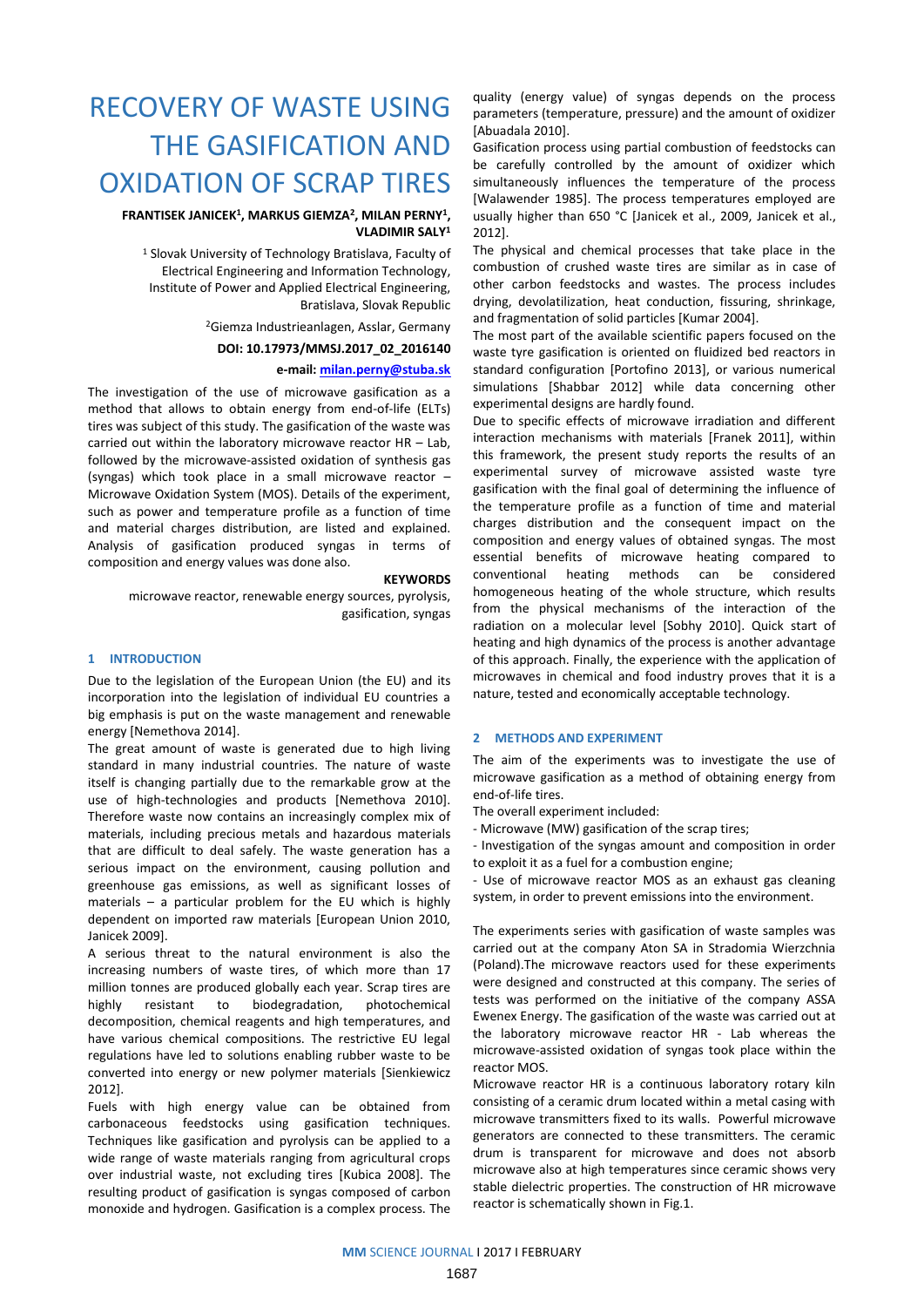

**Figure 1.** Scheme of microwave reactor Aton HR



**Figure 2.** MW reactor MOS with 3 sections

The investigated material was introduced into the interior of a slowly rotating ceramic drum. Since the ceramics of the rotating drum does not absorb microwaves, the microwave energy is transmitted directly into the material heating it to a high temperature. The feedstock is decomposed in the nonoxidative atmosphere (under lack of oxygen) into different gases and solid residues under high temperature. The temperature range in the reactor during the experiments was between 550 °C and 900 °C. The system was also equipped with a small microwave reactor – Microwave Oxidation System (MOS) consisting of three sections and had four microwave generators up to 3 kW each. Gas temperature measurement was performed by the N-type thermocouples. The system included the measurement of the syngas composition that was performed through two gas analyzers. One of them was checking the output gasses from reactor HR-Lab and second one the output gasses from reactor MOS as shown in Fig. 3.



**Figure 3.** Setup for tires gasification experiment

The preliminary tests with the granulated scrap tires were performed in a laboratory muffle furnace (Fig. 4). The aim of the preliminary investigation was the determination of the gasification temperature and the temperature of spontaneous combustion of the gases, which occur in the scrap tires gasification.



**Figure 4.** Laboratory muffle furnace

#### *2.1 Details of the experiment*

The preliminary tests have clearly shown that the temperature of the most intense gasification and simultaneous ignition fluctuates around 600 °C. The Fig. 5 shows the feedstock before and after gasification.





**Figure 5.** Scrap tires before and after the experiment

The temperature range of gasification in the microwave reactor was between 600 and 630 °C. The feedstock feeding into the reactor HR-Lab was carried out semi-continuously in the different batches, as shown in Fig. 6.



**Figure 6.** Feedstock charges distribution time of the HR-Lab

Fig. 7 shows the temperature course in the reactor HR-Lab and the power demand of the both reactors are illustrated in Fig. 8 and Fig. 9.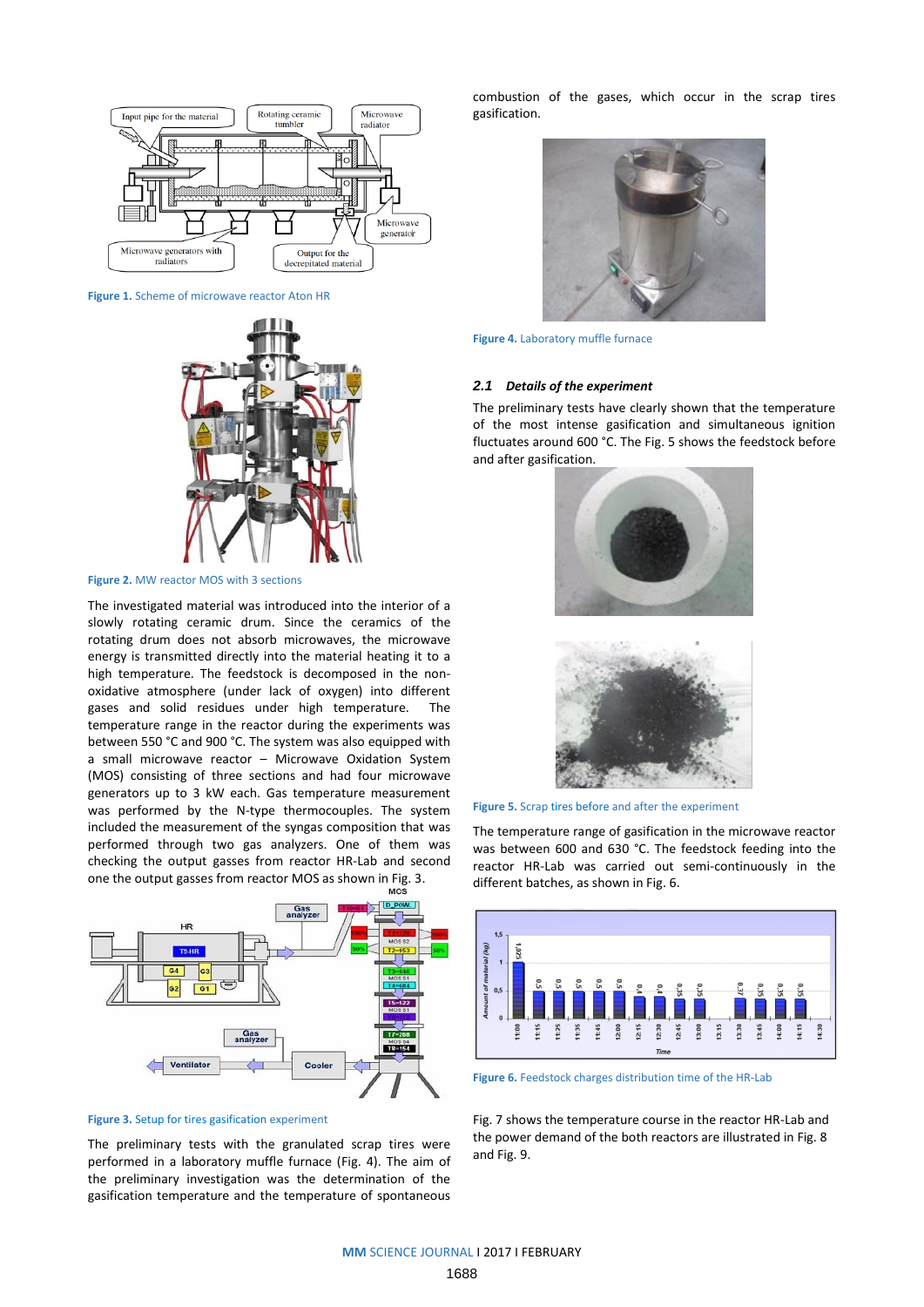

**Figure 7.** Temperature profile in MW reactor HR-Lab

Power [kW]



**Figure 8.** Power demand profile of the HR-Lab

Power [kW]



**Figure 9.** Power demand profile of the microwave reactor MOS

The microwave generators of the reactor HR-Lab with a total output of 12 kW had not required their full power at any point. Areas highlighted by red ellipse (Fig. 9) are those where the power consumption is reduced to zero. The temperature in the HR reactor was at about 600 °C as the first batch of feedstock was loaded. The initial stage of the gasification process was unstable likely due to the relative high amount of feedstock and air penetrated into the reactor, which had triggered an exothermic oxidation process. This had caused for a short time the temperature increase and the microwave power was automatically reduced. The power consumption had even dropped to zero and the temperature reduction at about 570 °C was observed. After the initial phase in the reactor the power consumption had increased briefly and stabile operation was achieved.

In the MOS reactor, where the oxidation of syngas took place, the microwave generators had worked only for a short time in the start-up phase, and were then switched off completely. The maximum temperature in the MOS reactor reached above 1300 °C and the temperature profile was quite stable without external energy input by microwaves (auto-thermal operation), what indicates a high energy content of the burnable components of syngas.

#### **3 RESULT AND DISCUSSION**

The syngas occurring during the gasification of scrap tyres is a mix of different gases with various properties (Tab. 1). At the first measurements the different components of syngas were detected, the second sequence was focused on the substances, which determine the heating value. Methane with the highest concentration followed by vaporized liquids like trichloroethylene and ethanol, which are also burnable, belongs to the most valuable components.

| <b>Component</b>      | <b>Chemical</b><br>symbols       | Concen-<br>tration<br>[mg/m $3$ ] | <b>Used</b><br>method<br>(applied<br>standard)      |
|-----------------------|----------------------------------|-----------------------------------|-----------------------------------------------------|
| Hydrogen<br>sulfide   | $H_2S$                           | 744                               | WBJ-<br>2/IB/171                                    |
| <b>Methane</b>        | CH <sub>4</sub>                  | 178571                            | wyd. 1 z dn.<br>31.12.2009r.<br>(not<br>accredited) |
| Hydrogen<br>chloride  | <b>HCI</b>                       | 35.8                              | <b>PN-FN</b><br>1911-3:2003                         |
| Ethanol               | C <sub>2</sub> H <sub>5</sub> OH | 5627.4                            | <b>WKJ-4/IB/95</b>                                  |
| <b>Buthanol</b>       | $C_4H_{10}O$                     | 3.624                             | wyd. 1 z dn.                                        |
| Acetone               | $C_3H_6O$                        | 1.806                             | 06.11.2009r.                                        |
| Trichloroethyle<br>ne | C <sub>2</sub> HCl <sub>3</sub>  | 6.068                             |                                                     |
| <b>Butyl acetate</b>  | $C_6H_{12}O_2$                   | 1.433                             |                                                     |
| Xylene                | $C_8H_{10}$                      | 29.03                             |                                                     |
| <b>Benzene</b>        | C <sub>6</sub> H <sub>6</sub>    | 1521.5                            |                                                     |
| <b>Toluene</b>        | $C_6H_5CH_3$                     | 1826.4                            |                                                     |
| Ethylbenzene          | $C_8H_{10}$                      | 14.6                              |                                                     |
| Aliphatic             |                                  | <b>Not</b>                        |                                                     |
| hydrocarbons          |                                  | detected                          |                                                     |
| Carbon<br>monoxide    | CO                               | 2956.25                           | WBJ-<br>2/IB/167                                    |
| Nitrogen<br>oxides    | NO <sub>x</sub>                  | 125.05                            | wyd. 1 z dn.<br>31.08.2009r                         |
| Sulphur<br>dioxide    | SO <sub>2</sub>                  | 3003.25                           |                                                     |

**Table 1.** Syngas composition, which was generated at the gasification process of scrap tires

In the first measurements the different components of syngas were detected, the second sequence was focused on the substances, which determine the heating value.

The main substances of the syngas composition, which determine the resulting energy characteristics, are listed in Tab. 2 below. The syngas resulting from the microwave tire gasification consists partly of combustible components such as about 20 % methane, 20 % hydrogen, 5 % carbon monoxide and 1 % ethene and ethane. These results were measured in dry weight basis, dust and tar free gas, which correspond to the conditions of fuel for gas engines. Based on known composition of the natural gas the parameters like Lower Heating Value (LHV), Higher Heating Value (HHV), upper and lower Wobbe index as well as the density and the relative density in respect to air can be calculated using standard EN ISO 6976:2008 [PN-EN ISO 2008]. The computational algorithms of this standard allow the determination of energy content of other various gaseous fuels with some limitations in respect to nitrogen, carbon oxide and other compounds in the gas. Using these algorithms is possible without affecting of the correctness of the results, if the gas does not contain substantial amounts of heavy hydrocarbons [Holewa-Rataj 2015].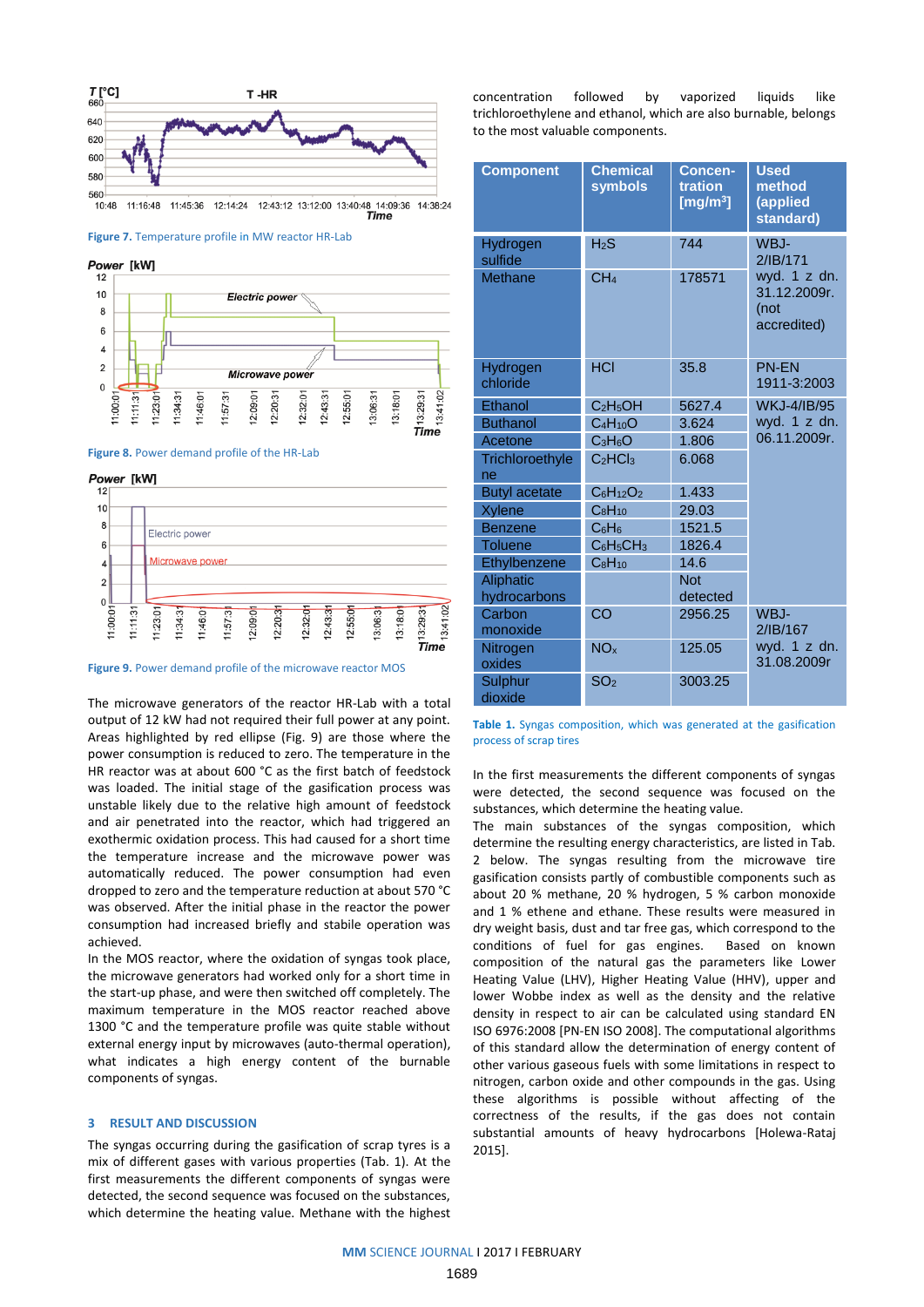| <b>Component</b>  | <b>Share [mole percent]</b> |
|-------------------|-----------------------------|
| Ethane + Ethene   | 1.194                       |
| Propane + Propene | 0.123                       |
| Carbon dioxide    | 3.071                       |
| Oxygen            | 0.000                       |
| Nitrogen          | 47.833                      |
| Methane           | 21.035                      |
| Carbon monoxide   | 4.763                       |
| Hydroaen          | 20.115                      |

**Table 2.** Energetically relevant syngas components which was generated at the gasification process of scrap tyres

The content of carbon monoxide, hydrogen and methane and total amount of combustible components in syngas of 46 % is reflected in the LHV of 14.888 MJ.m-3 which is a relatively small value considering the high LHV of row material. The quantities of the LHV, HHV, upper and lower Wobbe index, density and the relative density are listed in Tab. 3.

| <b>Parameter of</b><br>syngas                                     | <b>Unit</b>   | <b>Calculated</b><br>value |
|-------------------------------------------------------------------|---------------|----------------------------|
| <b>Higher heating</b><br>value (HHV)                              | $[MJ.m^{-3}]$ | 16.492                     |
| <b>Lower heating</b><br>value (LHV)                               | $[MJ.m^{-3}]$ | 14.888                     |
| Density (at STP,<br>0°C, 101.325 kPa)                             | $[kg.m^{-3}]$ | 0.988                      |
| <b>Relative density</b><br>$\sqrt{at}$ STP - 0°C,<br>101.325 kPa) |               | 0.764                      |
| <b>Upper Wobbe</b><br>index W                                     | $[MJ.m^{-3}]$ | 18.865                     |
| <b>Lower Wobbe</b><br>index W <sub>i</sub>                        | $[MJ.m^{-3}]$ | 17.030                     |

**Table 3.** Energetic values of syngas which was generated at the gasification process of scrap tyres

In general, the solid residues of the pyrolysis and gasification processes can contain various substances that diminish their quality. In this case however, due to the very high carbon content, the material would be suitable for further processing into a high end product, for example, activated carbon or as an aggregate for rubber-processing industry and many others. For this reason, the energy use of scrap tires by mentioned processes is doubtful from economic point of view.

Remarkable is the very high efficiency of VOC oxidation in the reactor MOS which was at almost 100 %. The MOS reactor had worked the most time in the auto-thermal modus without energy consumption for microwave generation.

## **4 CONCLUSIONS**

The possibilities of recovering of scrap tires by microwaveassisted gasification were the objects of this study. Analysis of syngas composition from scrap tyres gasification and energy assessment of the obtained gases was carried out. The very high efficiency of VOC oxidation in the MOS reactor at almost 100 % was observed. The measured concentration of VOC behind MOS was virtually zero, independent on input values. The MOS had worked the most time in the auto-thermal modus without energy consumption for microwave generation. The high energy content of the solid residues from the gasification is an indication that these residues could be exploited for further energy recovery. The high carbon content in the gasification of scrap tires 99 % is as well as the HHV of the

residues may be an indication that this method would able to obtain also other quality products in addition to gas fuels. The results of gasification were promising, however, in the waste treatment processes the cost issue is important.

## **ACKNOWLEDGEMENTS**

This article was created thanks to support for infrastructure equipment researchers who work in the OP Research and Development for the project "National Centre for Research and Application of Renewable Energy Sources", ITMS 26240120016 and "Finalization of Infrastructure of the National Centre for Research and Application of Renewable Energy Sources" ITMS 26240120028, co-financed from the European Regional Development Fund.

# **REFERENCES**

**[Abuadala 2010]** Abuadala, A., I., Dincer, and Naterer, G. Exergy analysis of hydrogen production from biomass gasification. International Journal of Hydrogen Energy, Vol. 35(10), 2010, pp 4981-4990.

**[European Union 2010]** European Union (2010): Being wise with waste: the EU's approach to waste management, Publications Office of the European Union, Luxemburg, ISBN: 978-92-79-14297-0.

**[Franek 2011]** Franek, J., Kollar, M., Makoviny, I. Microwave Electromagnetic Filed and Temperature Distribution in a Multilayered Wood–Cement Board. Journal of Electrical Engineering, Vol. 62, No. 1, 2011, pp 25–30.

**[Holewa-Rataj 2015]** Holewa-Rataj, J., Szlek, N. The impact of the accuracy of the designation of the compression factor of the correctness of the calculations of heat of combustion gas for the gas having a different composition than the prescribed standard PN-EN ISO 6976:2008, Nafta-Gaz, Vol. 7, 2015, pp 481-486 (in Poland).

**[Janicek 2009]** Janicek, F., Darula, I., Gadus, J., Regula, E., Smitkova, M., Polonec, L., Ludvik, J., Kubica, J. (2009) Renewable Energy Sources 1. - Pezinok :Renesans, s.r.o., 171 p. - ISBN 978-80-89402-05-2

**[Janicek 2012]** Janicek, F., Gadus, J., Saly, V., Darula, I., Regula, E., Smitkova, M., Kubica, J., Pipa, M., Bindzar, M. (2012) Renewable Energy Sources 2. – Prospective conversions and technologies, Renesans, s.r.o., Bratislava, ISBN 978-80-89402- 13-7.

**[Kubica 2008]** Kubica, J., Pipa, M. Parametrical Model of Biogas Station. In: Electric Power Engineering 2008: Proceedings of the 9th International Scientific Conference. Brno, Czech Republic, 13.-15.5. 2008. Brno: Brno University of Technology, 2008, pp. 65—66, ISBN 978-80-214-3650-3.

**[Kumar 2004]** Kumar, R., Kolar, A., and Leckner, B. Effect of fuel particle shape and size on devolatilization time of Casuarina wood. In: Science in Thermal and Chemical Biomass Conversion, 30 August-2 September 2004, Victoria, Vancouver Island, BC, Canada, 2004.

**[Nemethova 2010]** Nemethova, J. Types of agricultural enterprises in the high production region in Slovakia (sample area of the Nitra district). Agricultural ekonomics, Vol. 56, No. 1, 2010, pp 25-31, ISSN 0139-570X.

**[Nemethova 2014]** Nemethova, J., Dubcova, A., Kramarekova, H. The Impacts of the European Union's Common Agricultural Policy on Agriculture in Slovakia. Moravian Geographical Reports, Vol. 22, 2014, pp 51-64, ISSN 1210-8812.

**[PN-EN ISO 2008]** PN-EN ISO 6976:2008. Natural gas. Calculation of calorific values, density, relative density and Wobbe index from composition, 2008 (in Poland).